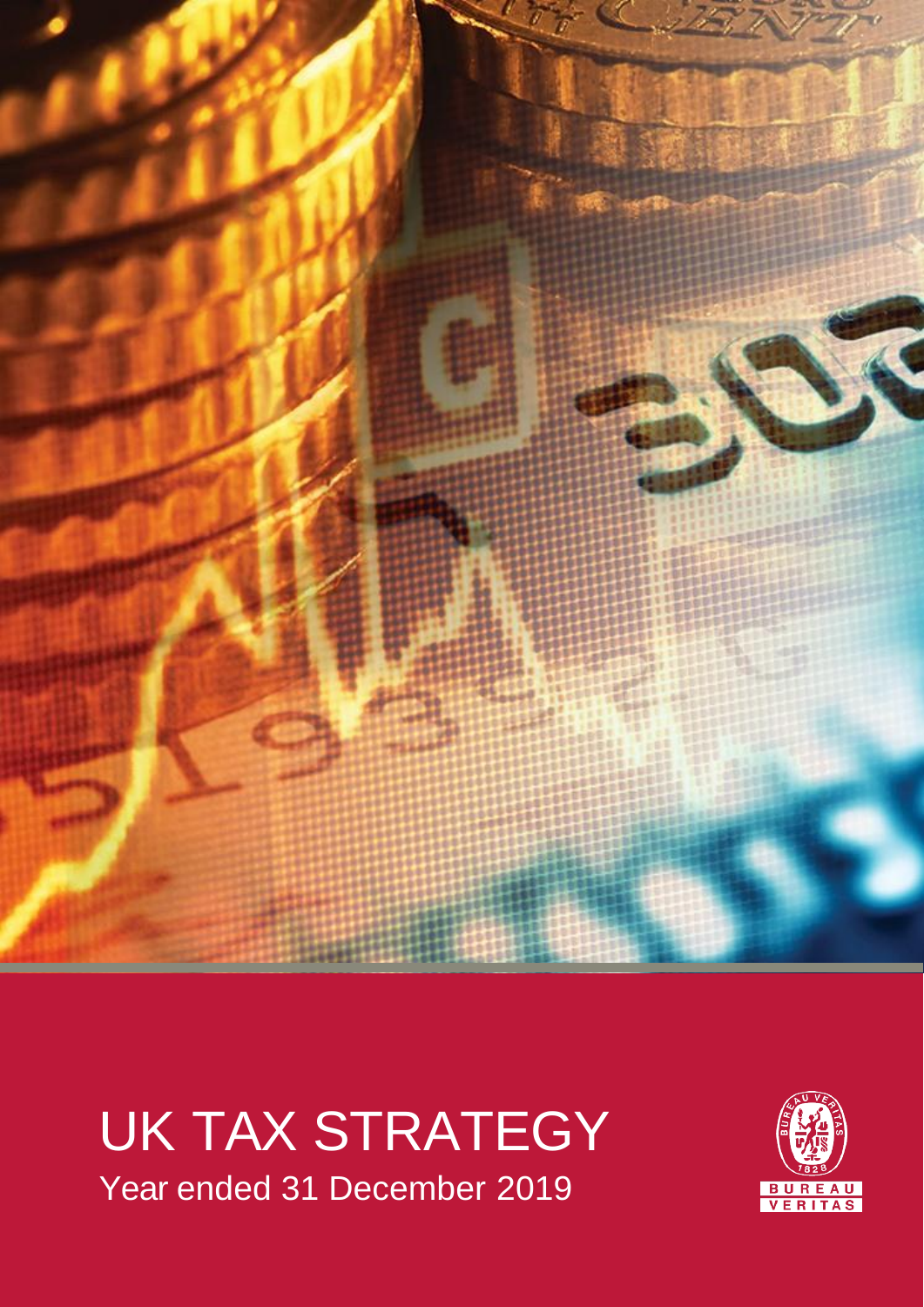# UK TAX STRATEGY

Year ended 31 December 2019

### **INTRODUCTION**

This document sets out the tax strategy for the Bureau Veritas Group in the UK for the year ended 31 December 2019 as required under Schedule 19 of Finance Act 2016. The Bureau Veritas Group is a multinational group with its headquarters in Paris, France.

This document covers all UK companies and UK branches within the Bureau Veritas Group and has been approved by the boards of:

- **Bureau Veritas UK Holdings Limited;**
- **•** Bureau Veritas Certification UK Limited;
- Bureau Veritas Commodity Services Limited;
- Matthews-Daniel Limited;
- TMC (Marine Consultants) Limited;
- Maritime Assurance & Consulting Limited;
- Unicar GB Limited; and
- UCM (Global) Limited.

Our business activities generate a substantial amount and variety of taxes around the world in the countries in which we operate. Specifically, in the UK, we pay corporate income taxes, employment taxes, business rates and stamp duties. In addition we collect and pay employee taxes as well as indirect taxes such as VAT.

Bureau Veritas is committed to conducting its UK tax affairs consistent with the following objectives:

- 1. Comply with all applicable tax laws and regulations;
- 2. Manage tax risks by ensuring appropriate controls and governance procedures are in place;
- 3. Maintain an open, honest and collaborative relationship with HMRC; and
- 4. Use incentives and reliefs to support investment, employment and economic development for purposes which are knowingly in accordance with the intent of the legislation.

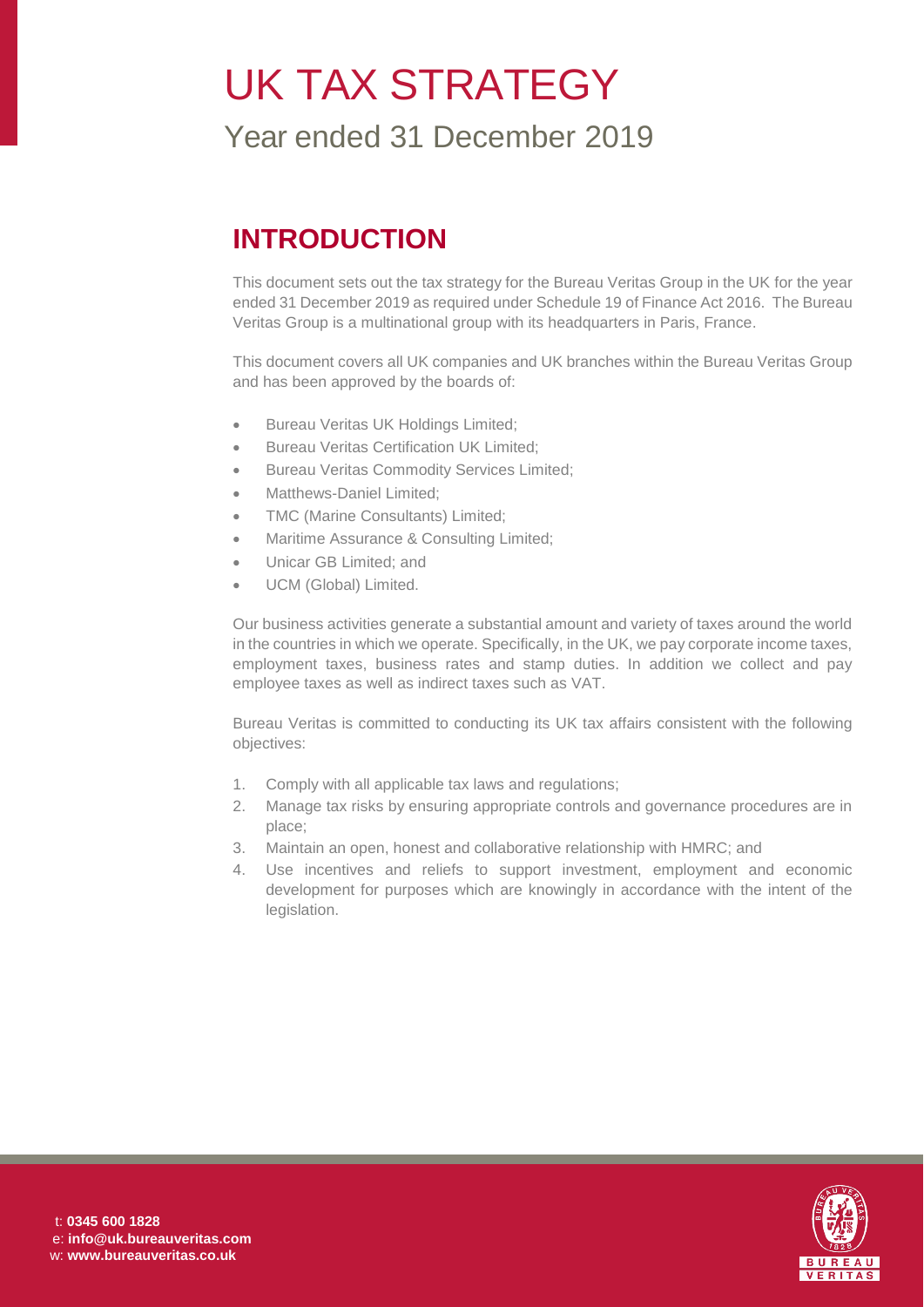# UK TAX STRATEGY

Year ended 31 December 2019

#### **RISK MANAGEMENT**

Bureau Veritas operates a system of tax risk assessment and controls as a component of the company's overall internal control framework.

Bureau Veritas faces inherent risk due to its size, complexity, international operations and growth strategy. The organisation seeks to reduce the level of tax risk arising from its operations as far as is reasonably practicable by ensuring that reasonable care is applied in relation to all processes which could materially affect its compliance with its tax obligations.

As part of our internal control framework, we identify key risks and put in place appropriate controls. The key risks are periodically monitored and changes to processes or controls are made when required.

Overall responsibility for the tax risk management of Bureau Veritas in the UK sits with the board of each UK sub-group. Support is provided by a UK Tax Director.

## **TAX PLANNING**

We support the commercial needs of the business, specifically ensuring that the group's activities are carried out in a tax efficient manner while remaining in adherence to tax laws and reflecting commercial reality.

Transactions between Bureau Veritas group companies are carries out on an arm's length basis in accordance with prevailing OECD principles.

The UK Group does not accept a high level of tax risk and/or uncertainty and so will seek external tax advice before proceeding with a transaction where such risks or uncertainties exist. Advice may be sought from a third party advisor or, where appropriate, from HMRC through informal discussions or a formal clearance procedure.

External tax advice is only sought when the tax implications of a given business transaction are uncertain, either because the tax law/guidance is unclear or the Group does not have sufficient technical knowledge in that area.